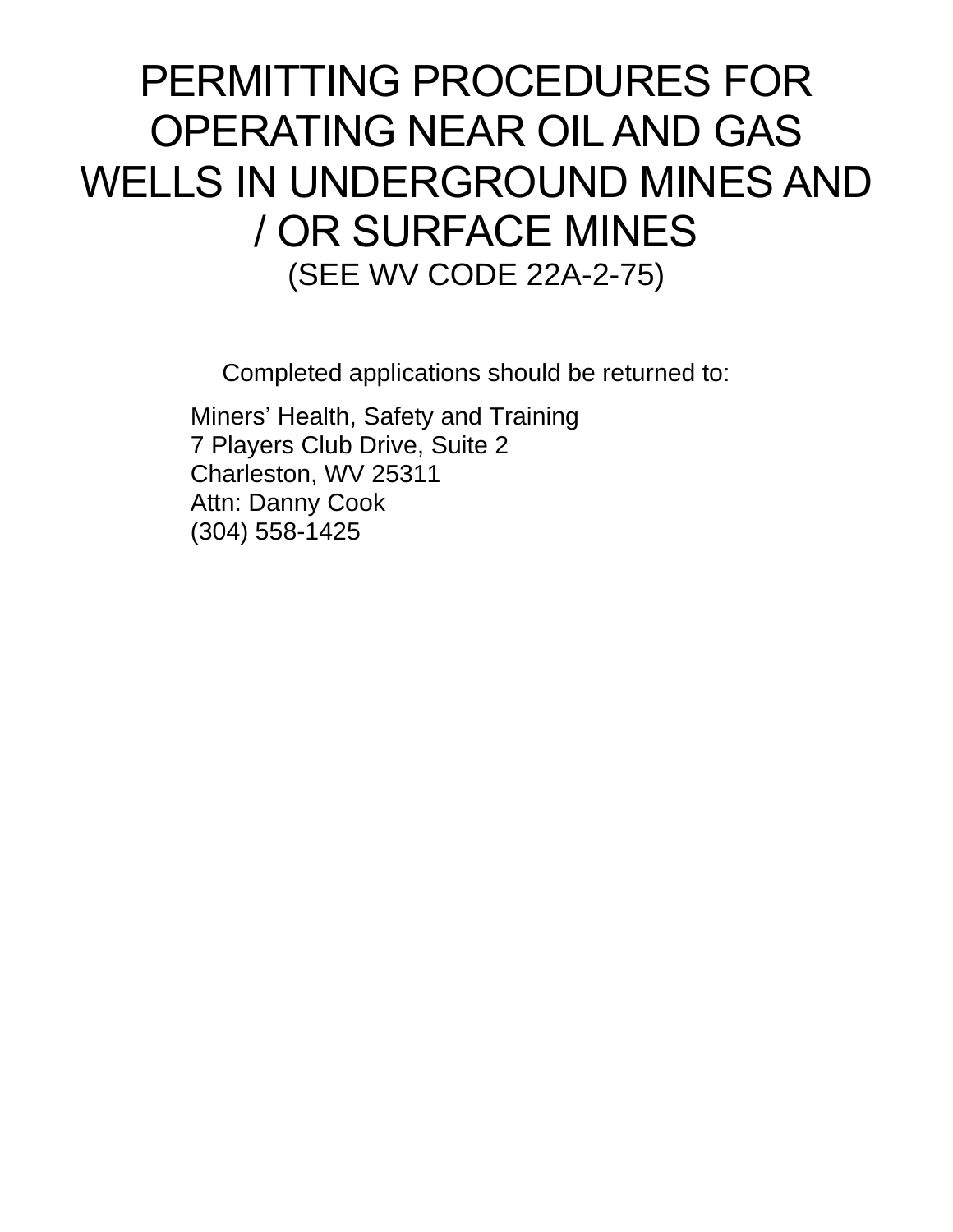## A. MINING WITHIN 500 FEET OF AN OIL AND GAS WELL (SEE WV CODE 22A-2-75(a))

The mine operator should submit three copies of Form OG-44 (Notice by Coal Operator of Intention to Extend Workings Within 500 Feet of a Well) to the Office of Miners' Health, Safety and Training and forward one copy to the oil and gas operator by certified mail, return receipt requested.

Upon receipt, the agency will return to the mine operator a permit to allow mining as projected within the 500-foot radius. (See WV code 22A-2-75(a))

Mining must be conducted in accordance with the map projections approved by the agency. Revisions may be made by simply filing a revised map prior to conducting mining.

#### **WV Code 22A-2-75(a)**

(a) Before a coal operator conducts underground mining operations within five hundred feet of any well, including the driving of an entry or passageway, or the removal of coal or other material, the coal operator shall file with the Office of Miners' Health, Safety and Training and forward to the well operator by certified mail, return receipt requested, its mining maps and plans (which it is required to prepare, file and update to and with the regulatory authority) for the area within five hundred feet of the well, together with a notice, on a form furnished by the director, informing them that the mining maps and plans are being filed or mailed pursuant to the requirements of this section.

Once these mining maps and plans are filed with the office, the coal operator may proceed with its underground mining operations in the manner and as projected on such plans or maps, but shall not remove, without the consent of the director, any coal or other material or cut any passageway nearer than two hundred feet of any completed well or well that is being drilled. The coal operator shall, at least every six months while mining within the five hundred foot area, update its mining maps and plans and file the same with the director and the well operator.

## B. MINING WITHIN 200 FEET OF AN OIL AND GAS WELL (SEE WV CODE 22A-2-75(B))

The mine operator should submit three copies of Form OG-45 (Coal Operator's Petition to Operator Within 200 Feet or to Mine Through a Well) to the Office of Miners' Health, Safety and Training and forward one copy to the well operator by certified mail, return receipt requested. The agency will hold the permit application for ten days in anticipation of any potential request for hearing from the well operator. Should no request for hearing be made or if the well operator files a letter stating no objection to the proposed mining operations, the permit will then be issued. The application must note exactly how close the mining will take place in the vicinity of the well.

The agency has established general guidelines for safe mining around wells. They are as follows:

- 1. Active Wells: Maximum = 100' radius; Minimum = 50' radius. Tangent 8 degrees x overburden = distance to nearest mining.
- 2. Abandoned wells: Maximum = 100' radius. Tangent 4 degrees  $x$  overburden  $+10'$  = distance to nearest mining.
- 3. Well plugged to mine through: Maximum = 100' radius. No spacing requirements. Refer to WV Code 22-6-24(d)(3).
- 4. Barrier pillar dimensions shall be determined in accordance with attachment.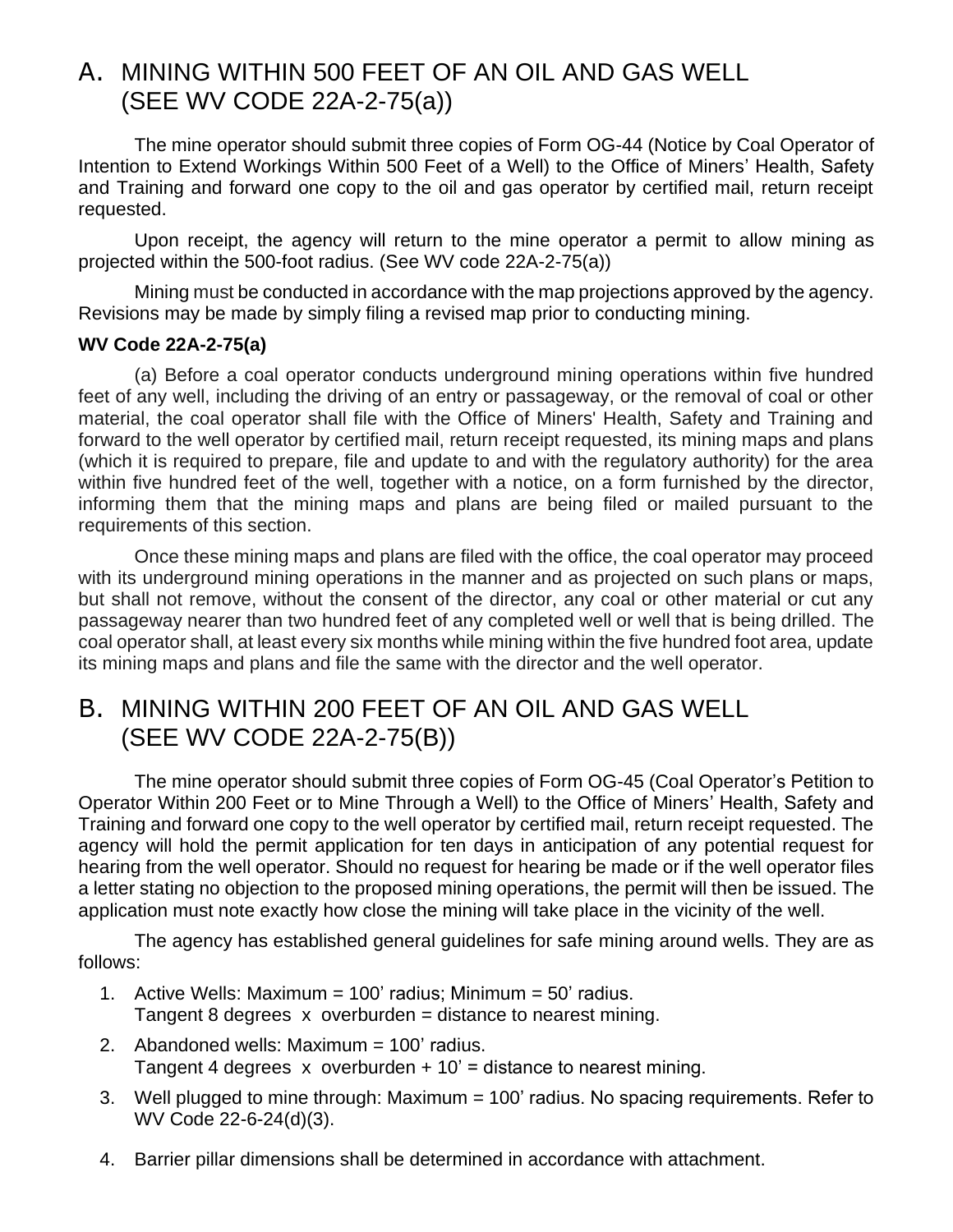Mining within the 200-foot radius must be done strictly in accordance with the map approved by the agency.

Revisions to permits for any changes between 150 and 200-feet of the well will require that a new map be filed showing the changes along with a copy of the original permit.

Revisions to permits within 150-feet of the well which are minor and do not affect the barrier pillar require that a new permit be filed and issued. A letter explaining the changes along with a copy of the original permit should also be submitted. The permits will require little technical review and will be issued without delay.

#### **WV Code 22A-2-75 (b)**

(b) Application may be made at any time to the director by a coal operator for leave to conduct underground mining operations within two hundred feet of any well or to mine through any well, by petition, duly verified, showing the location of the well, the workings adjacent to the well and the mining operations contemplated within two hundred feet of the well or through such well, and praying the approval of the same by the director and naming the well operator as a respondent. The coal operator shall file such petition with the director and mail a true copy to the well operator by certified mail, return receipt requested.

The petition shall notify the well operator that it may answer the petition within five days after receipt, and that in default of an answer the director may approve the proposed operations as requested if it be shown by the petitioner or otherwise to the satisfaction of the director that such operations are in accordance with the law and with the provisions of this article. If the well operator files an answer which requests a hearing, one shall be held within ten days of such answer and the director shall fix a time and date and give both the coal operator and well operator five days' written notice of the same by certified mail, return receipt requested. At the hearing, the well operator and coal operator, as well as the director, shall be permitted to offer any competent and relevant evidence. Upon conclusion of the hearing, the director shall grant the request of the coal operator or refuse to grant the same, or make such other decision with respect to such proposed underground operation as in its judgment is just and reasonable under all circumstances and in accordance with law and the provisions of this article: Provided, That a grant by the director of a request to mine through a well shall require an acceptable test to be conducted by the coal operator establishing that such mining through can be done safely.

If a hearing is not requested by the well operator or if the well operator gives, in writing, its consent to the coal operator to mine within closer than two hundred feet of the specified well, the director shall grant the request of the coal operator within five days after the petition's original five day answer period if the director determines that such operations are just, reasonable and in accordance with law and the provisions of this article.

The director shall docket and keep a record of all such proceedings. From any such final decision or order of the director, either the well operator or coal operator, or both, may, within ten days, appeal to the circuit court of the county in which the well subject to said petition is located. The procedure in the circuit court shall be substantially as provided in section four, article five, chapter twenty-nine-a of this code, with the director being named as a respondent. From any final order or decree of the circuit court, an appeal may be taken to the supreme court of appeals as heretofore provided.

A copy of the document or documents evidencing the action of the director with respect to such petition shall promptly be filed with the chief of the office of oil and gas of the division of environmental protection.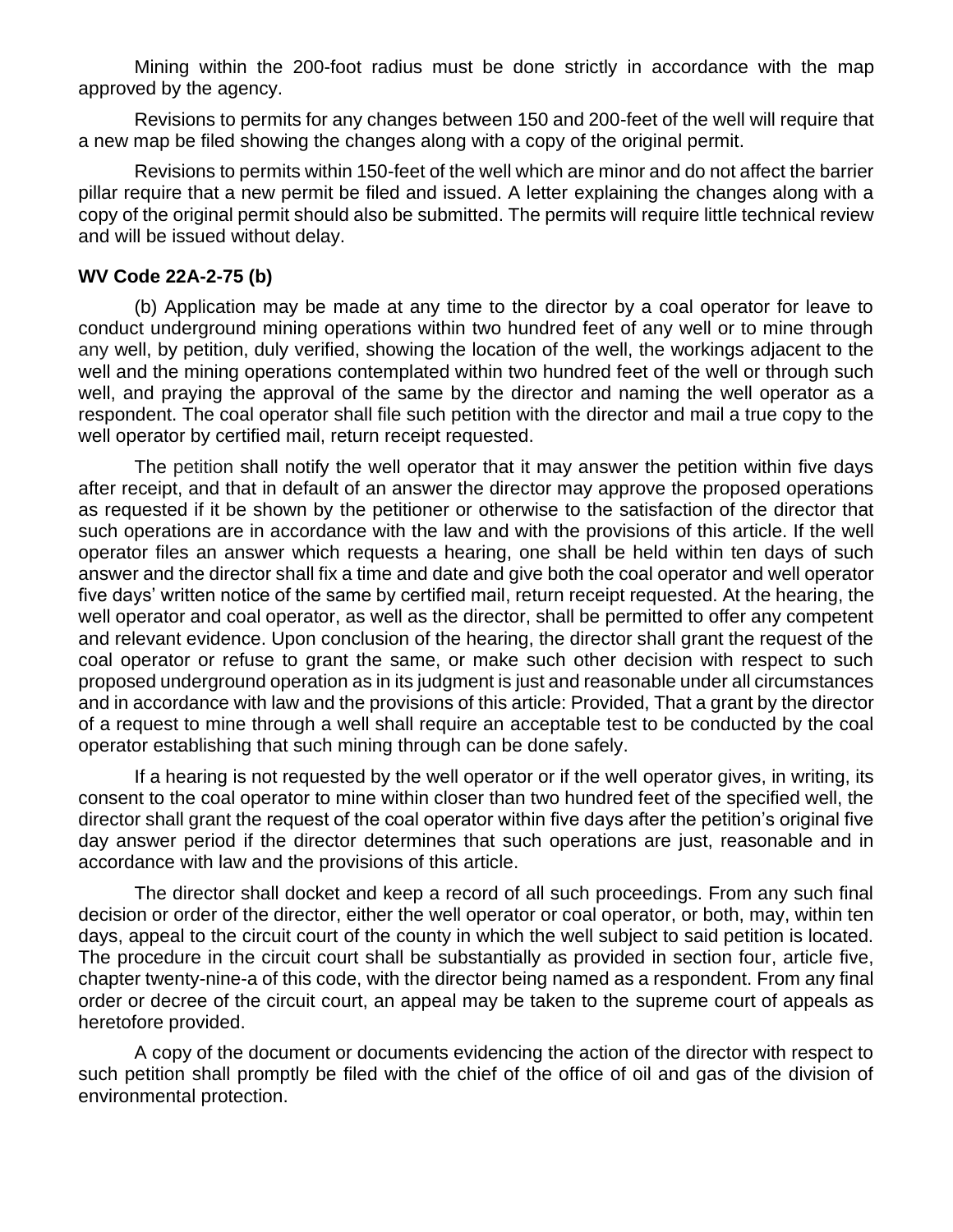## C. MINING THROUGH AN OIL AND GAS WELL (SEE WV CODE 22A-2-75(b))

The mine operator should submit three copies of form OG-45 (Coal Operator's Petition to Operate Within 200 Feet or to Mine Through a Well) along with copies of the affidavit of plugging showing the plugging of the well in accordance with WV Code 22-6-24(d)(3)

#### **WV Code 22-6-24(d)(3)**

(3) Where a request of a coal operator or coal seam owner filed pursuant to subdivision (1) of this subsection has been granted by the director, the well shall be plugged in the manner provided in subsection (a) of this section, except that expanding cement shall be used instead of regular hydraulic cement, to a point approximately two hundred feet below the lowest workable coal bed. A one hundred foot plug of expanding cement shall then be placed in the well beginning at the point approximately two hundred feet below the lowest workable coal bed and extending to a point approximately one hundred feet below the lowest workable coal bed. A string of casing with an outside diameter no less than four and one-half inches shall then be run into the well to a point approximately one hundred feet below the lowest workable coal bed and such string of casing shall be circulated and cemented into the surface. The casing shall then be emptied of liquid from a point approximately one hundred feet below the lowest workable coal bed to the surface, and a vent or other device approved by the director shall be installed on the top of the string of casing in such a manner that it will prevent liquids and solids from entering the well but will permit ready access to the full internal diameter of the coal protection string of casing when required. The string of casing and the vent or other device approved by the director shall extend, when finally in place, a distance of no less than thirty inches above ground level and shall be permanently marked with the well number assigned by the director. Notwithstanding the foregoing provisions of this subdivision, if under particular circumstances a different method of plugging is required to obtain the approval of another governmental agency for the safe mining through of said well, the director may approve such different method of plugging if he or she finds the same to be as safe for mining through and otherwise adequate to prevent gas or other fluid migration from the oil and gas reservoirs as the method above specified.

(f) Any person may apply to the director for an order to clean out and replug a previously plugged well in a manner which will permit the safe mining through of such well. Such application shall be filed with the director and shall contain the well number, a general description of the well location, the name and address of the owner of the surface land upon which the well is located, a copy of or record reference to a deed, lease or other document which entitles the applicant to enter upon the surface land, a description of the methods by which the well was previously plugged, and a description of the method by which such applicant proposes to clean out and replug the well. At the time an application is filed with the director, a copy shall be mailed by registered or certified mail to the owner or owners of the land, and the oil and gas lessee of record, if any, of the site upon which the well is located. If no objection to the replugging of the well is filed by any such landowner or oil and gas lessee within thirty days after the filing of the application, and if the director determines that the method proposed for replugging the well will permit the safe mining through of such well, the director shall grant the application by an order authorizing the replugging of the well. Such order shall specify the method by which the well shall be replugged, and copies thereof shall be mailed by certified or registered mail to the applicant and to the owner or owners of the land, and the oil and gas lessee, if any, of the site upon which such well is located. If any such landowner or oil and gas lessee objects to the replugging of the well, the director shall notify the applicant of such objection. Thereafter, the director shall schedule a hearing to consider the objection, which hearing shall be held after notice by registered or certified mail to the objectors and the applicant. After consideration of the evidence presented at the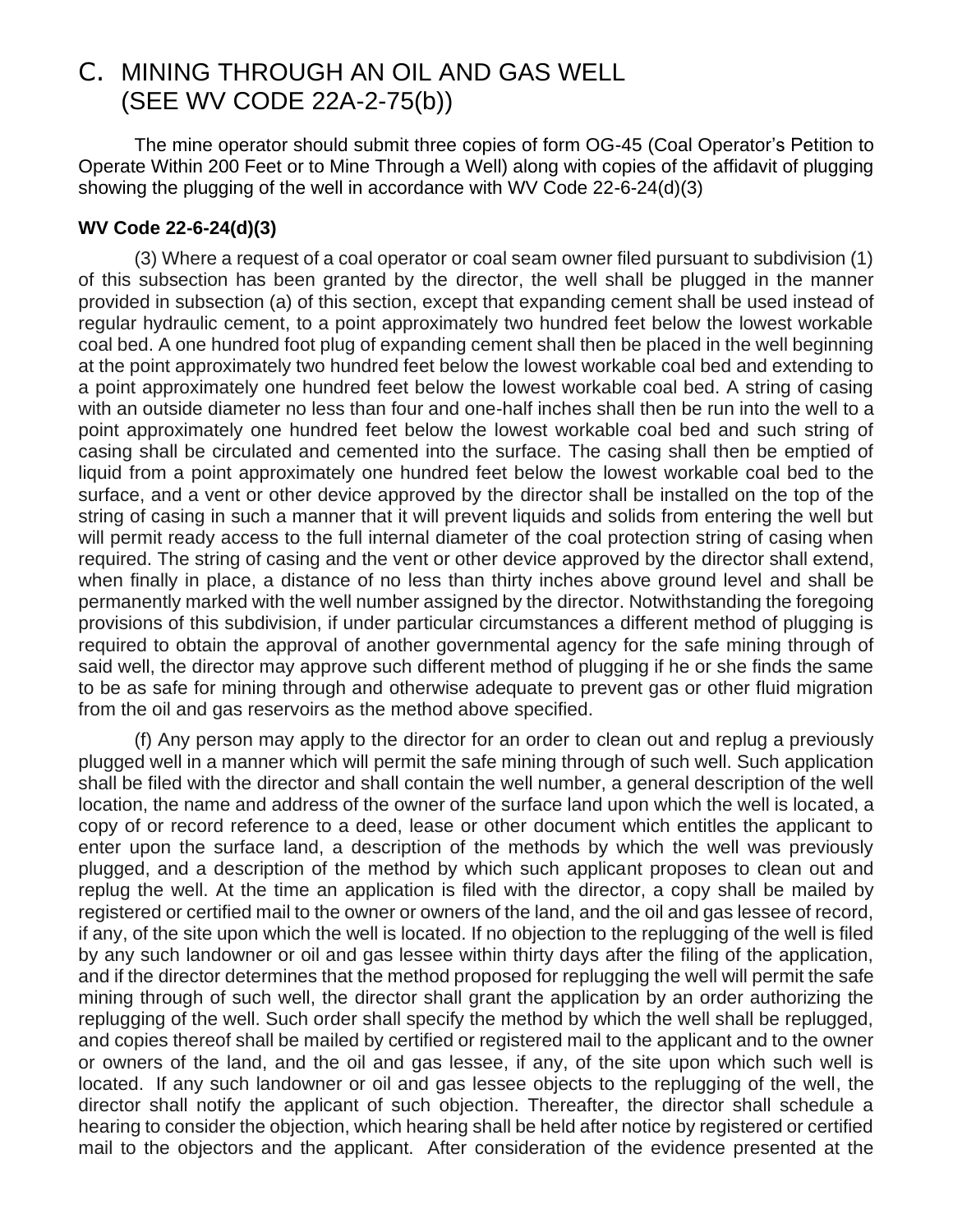hearing, the director shall issue an order authorizing the replugging of the well if the director determines that replugging of the well will permit the safe mining through of such well. Such order shall specify the manner in which the well shall be replugged and copies thereof shall be sent by registered or certified mail to the applicant and objectors. The director shall issue an order rejecting the application if the director determines that the proposed method for replugging the well will not permit the safe mining through of such well.

## D. PROGRESS MAPS

Progress maps must be filed every six months showing mining completed within the 500 foot radius. One copy only need be submitted denoting it is a progress map and with the permit number. When all mining is completed, a final progress map should be submitted stating that mining is completed and final progress map.

These progress maps are reviewed closely to ascertain permit compliance. Action will be taken for non-compliance.

# E. SURFACE MINES (SEE WV CODE 22A-2-75(c))

## **WV CODE 22A-2-75(c)**

(c) Before a coal operator conducts surface or strip mining operations as defined in this chapter, within two hundred feet of any well, including the removal of coal and other material, the operator shall file with the director and furnish to the well operator by certified mail, return receipt requested, its mining maps and plans (which it is required to prepare, file and update to and with the regulatory authority) for the area within two hundred feet of the well, together with a notice, on a form furnished by the director, informing them that the mining maps and plans are being filed or mailed pursuant to the requirements of this section, and representing that the planned operations will not unreasonably interfere with access to or operation of the well and will not damage the well. In addition, the coal operator shall furnish the well operator with evidence that it has in force public liability insurance, with at least the minimum coverage required by article three, chapter twentytwo of this code, and the rules promulgated thereto and thereunder.

Once these mining maps and plans are filed with the director, the coal operator may proceed with its surface or strip mining operations in the manner and as projected on such plans or maps, so long as such surface mining operations do not unreasonably interfere with access to, or operation of, the well or do not damage the well.

## **F.** PUBLIC LIABILITY INSURANCE (SEE WV CODE 22-3-9(d))

## **WV CODE 22-3-9(d)**

(d) Each applicant for a permit shall be required to submit to the director as a part of the permit application a certificate issued by an insurance company authorized to do business in this state covering the surface mining operation for which the permit is sought, or evidence that the applicant has satisfied state self-insurance requirements. The policy shall provide for personal injury and property damage protection in an amount adequate to compensate any persons damaged as a result of surface coal mining and reclamation operations, including use of explosives, and entitled to compensation under the applicable provisions of state law. The policy shall be maintained in full force and effect during the terms of the permit or any renewal, including the length of all reclamation operations.